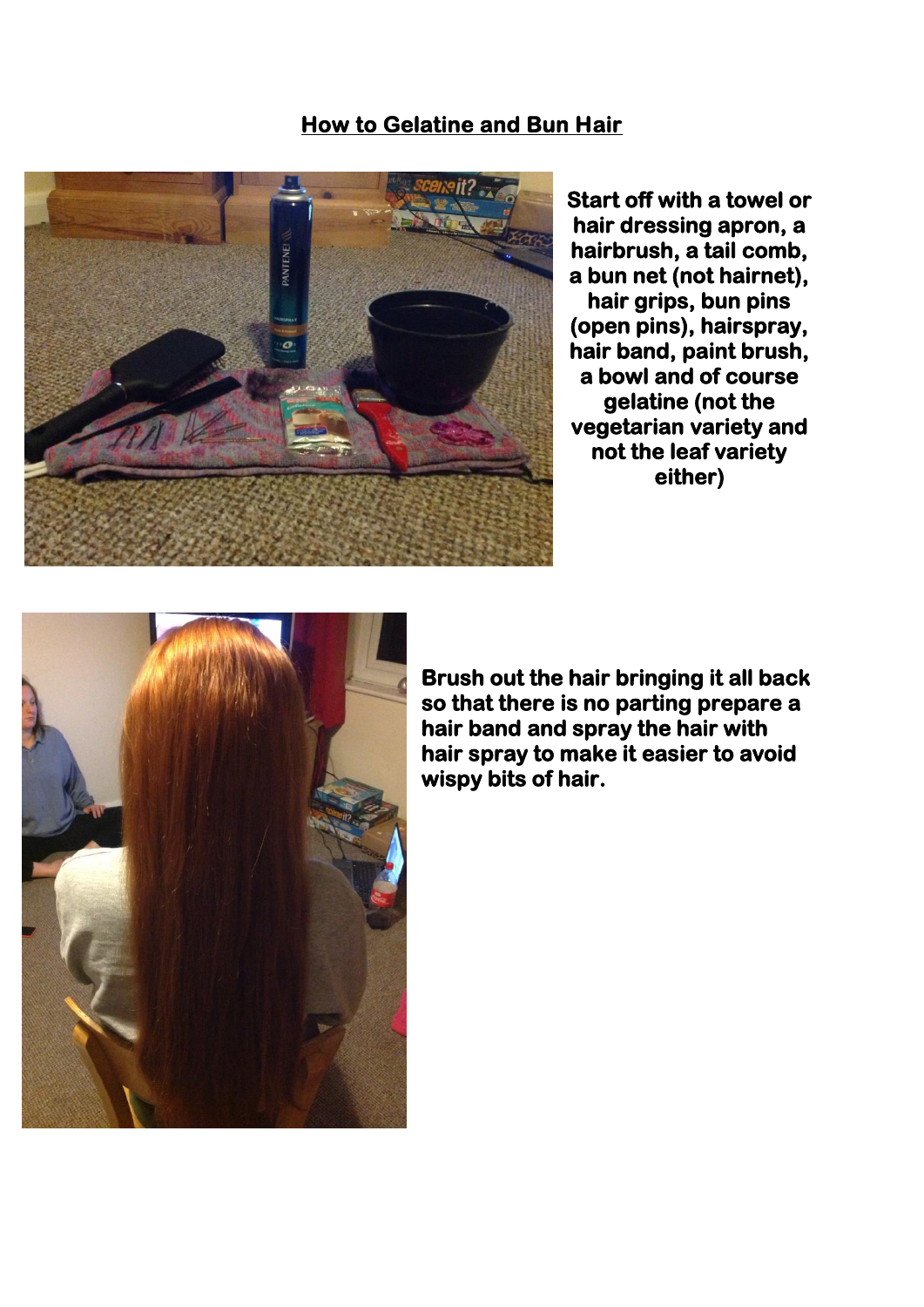

 **Holding all of the hair in one hand, use the brush to make the hair to the desired height (normally nearer the top of the head) then begin to pull the hair back to make it tighter. If bumps begin to show, use the tail comb to smooth it out. You want to make the pony tail as tight as possible, otherwise the gelatine won't go on very well. Once the hair band is on, go over with the tail comb to bring any bumps back to the hair band as this will be covered with the bun.** 

**Twist the hair tightly all the way down the pony tail and begin to wrap it round itself and using an open pin, bun pin it in place by putting one side in the side of the hair and then tuck the other side in the hair on the head and then push in.** 



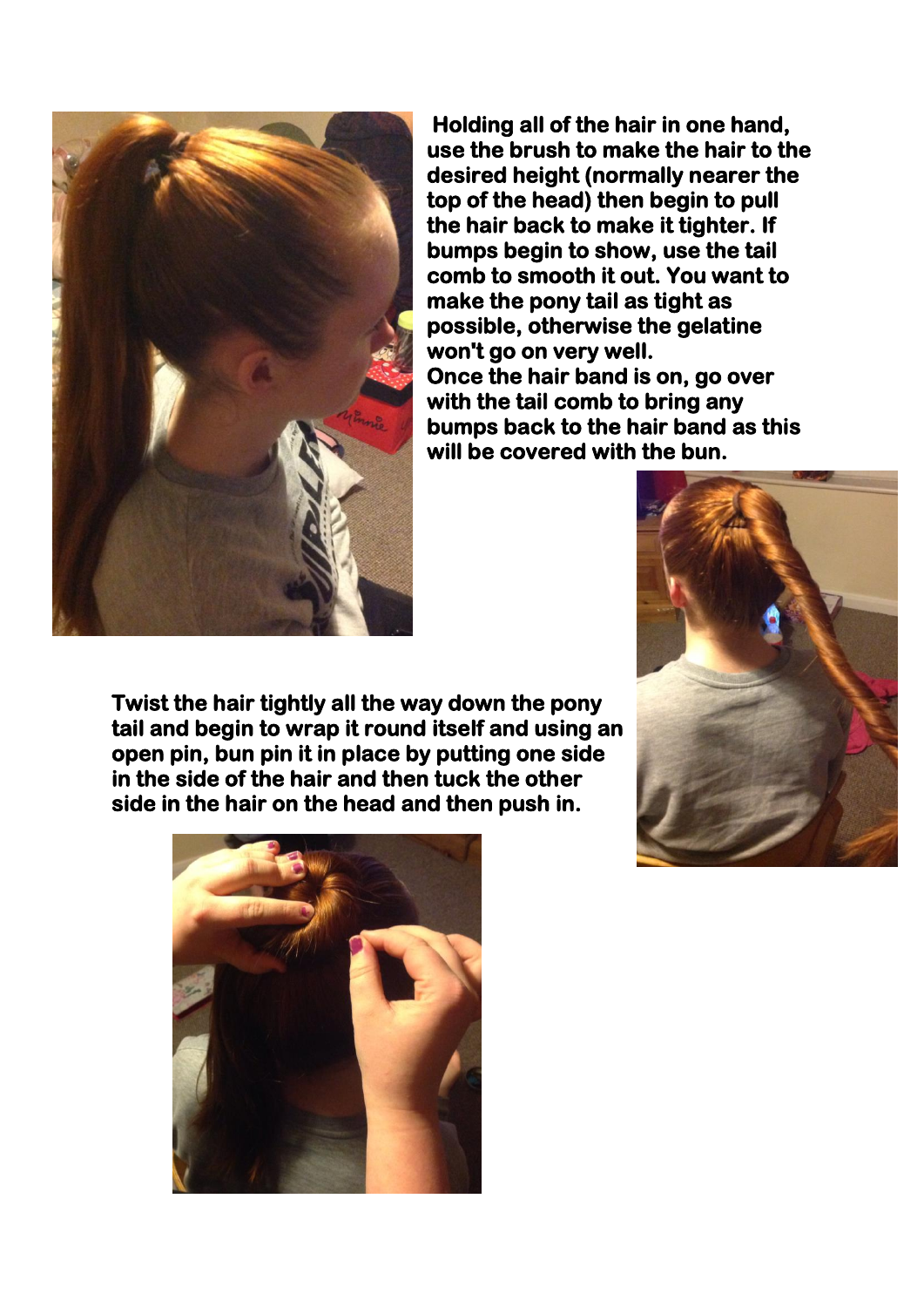**Continue going round with the hair and pin in place, once all of the hair is sturdy, place the bun net around the bun and tuck any extra net underneath the bun, continue pinning the bun making sure there are no gaps.** 



**Now prepare the gelatine. It's best to use a fork or a spoon, I wouldn't suggest using a paintbrush or a whisk to make the gelatine. Begin by putting in enough boiling water to the bowl for however many girls you are doing. Guess well as you** 

**shouldn't add the water to the gelatine once you've started mixing.** 



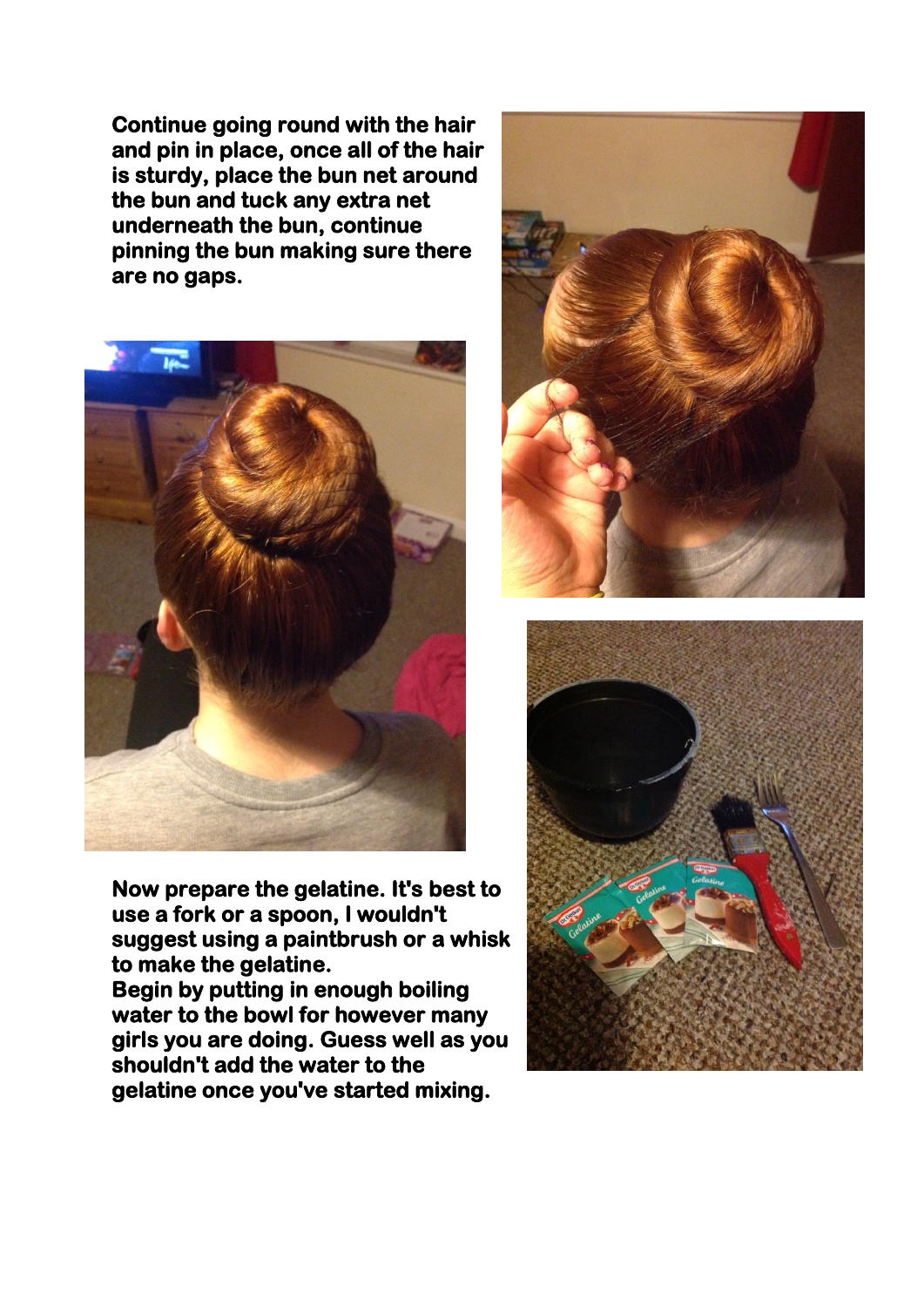

**Slowly pour the gelatine in and continuously stir making sure you leave no dry bits. Do not vigorously stir as this can lead to the mixture going a weird colour. It will take around 3 or 4 packets per girl. You want it be about the same thickness as syrup and should not be too thin. If you have lumps in the** 

**mix, then you can put it through a sieve if it's too lump, or pick them out using your tail comb.** 



**Apply the gelatine on the paint brush and go with the hairline, painting the gelatine on. Make sure you get every little bit of hair and make sure the crease of the bun has got plenty of gel on. Sometimes the gelatine can drip so use a wet cloth or baby wipe to get the drips before they dry. Cover the whole hair and then leave to dry until it's no longer tacky.** 

**If you have a head dress to put on. Place the head dress in the desired place and then use hair grips to secure in place using a cross over method. This has to be very secure as in some competitions, if it falls out, you get a penalty.**